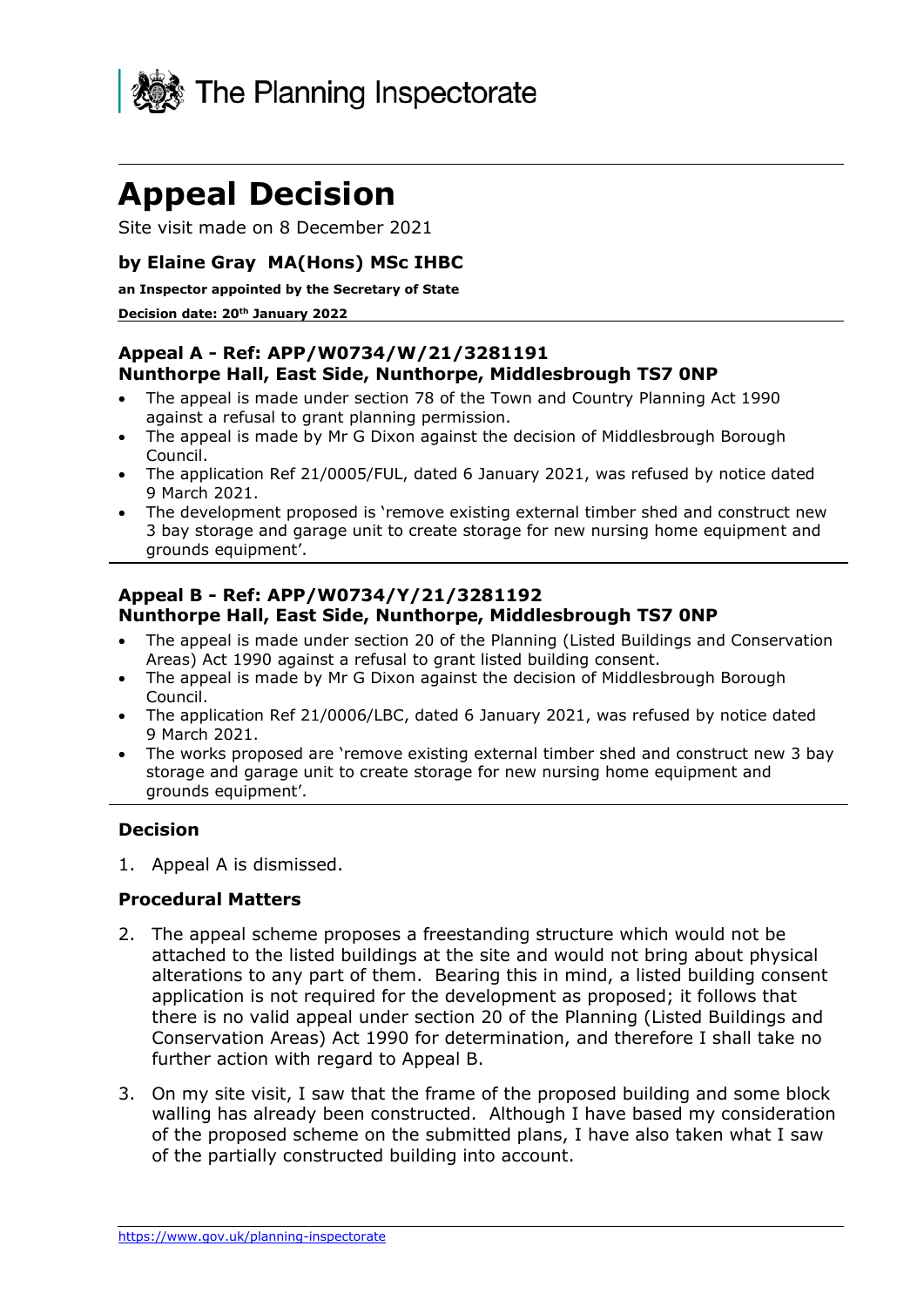## **Main Issues**

- 4. The main issues are:
	- the effect of the proposal on the setting of Nunthorpe Hall, which is listed grade II, together with the gates, gatepiers and crescent walls within its curtilage, which are also listed grade II; and
	- whether the character or appearance of the conservation area would be preserved or enhanced.

## **Reasons**

- 5. The setting of a heritage asset is defined in the National Planning Policy Framework (NPPF) as the surroundings in which the heritage asset is experienced. Elements of the setting may make a positive or negative contribution to the significance of an asset, may affect the ability to appreciate that significance, or may be neutral.
- 6. Nunthorpe Hall is a manor house originally dating from c.1623. It was largely rebuilt and extended c.1800 and underwent subsequent alterations and additions. It was converted for use as a residential care home in 1951 and has remained in that use ever since. The building has a fine two storey, seven bay elevation facing the main entrance to the property. A notable feature is the decorative stone porch that projects from this façade, standing at approximately one and a half storeys. There is also a striking garden façade with an ornate central door surround. This elevation looks out over the garden, which is set slightly down from the building.
- 7. From the evidence before me, and my observations on site, Nunthorpe Hall is fairly secluded from public view. It is set within its own grounds, which include formal gardens and wooded areas. These surroundings speak to the high status of the building and its relative isolation from the other dwellings in the village. The grounds therefore provide a setting that contributes positively to the understanding of Nunthorpe Hall and its significance as a listed building.
- 8. The site of the development is adjacent to the drive that forms the main approach to Nunthorpe Hall. It is proposed to construct a new freestanding storage facility to replace an outbuilding that no longer meets the needs of the home. The new store would be constructed as a triple garage with three pairs of doors and a shallow mono-pitched roof. The walls would be finished in timber boarding, and the doors would have chevron style timber panelling to match the existing doors of the hall.
- 9. The new building would be partially visible on oblique views from the main entrance, and also from some parts of the garden area looking back towards the southern façade of the hall. It is therefore important that the scale and design of the new storage facility should be sympathetic to its position within the setting of Nunthorpe Hall. However, the footprint of the building would be significantly larger than the kinds of sheds or outbuildings that would normally be associated with a country house, as the hall once was. It would thus erode the sense of spaciousness that is a positive element of the setting of the hall.
- 10. Designed as a triple garage, the development would have a modern, utilitarian appearance that would not complement the traditional appearance of the heritage asset and the historic buildings associated with it. Whilst the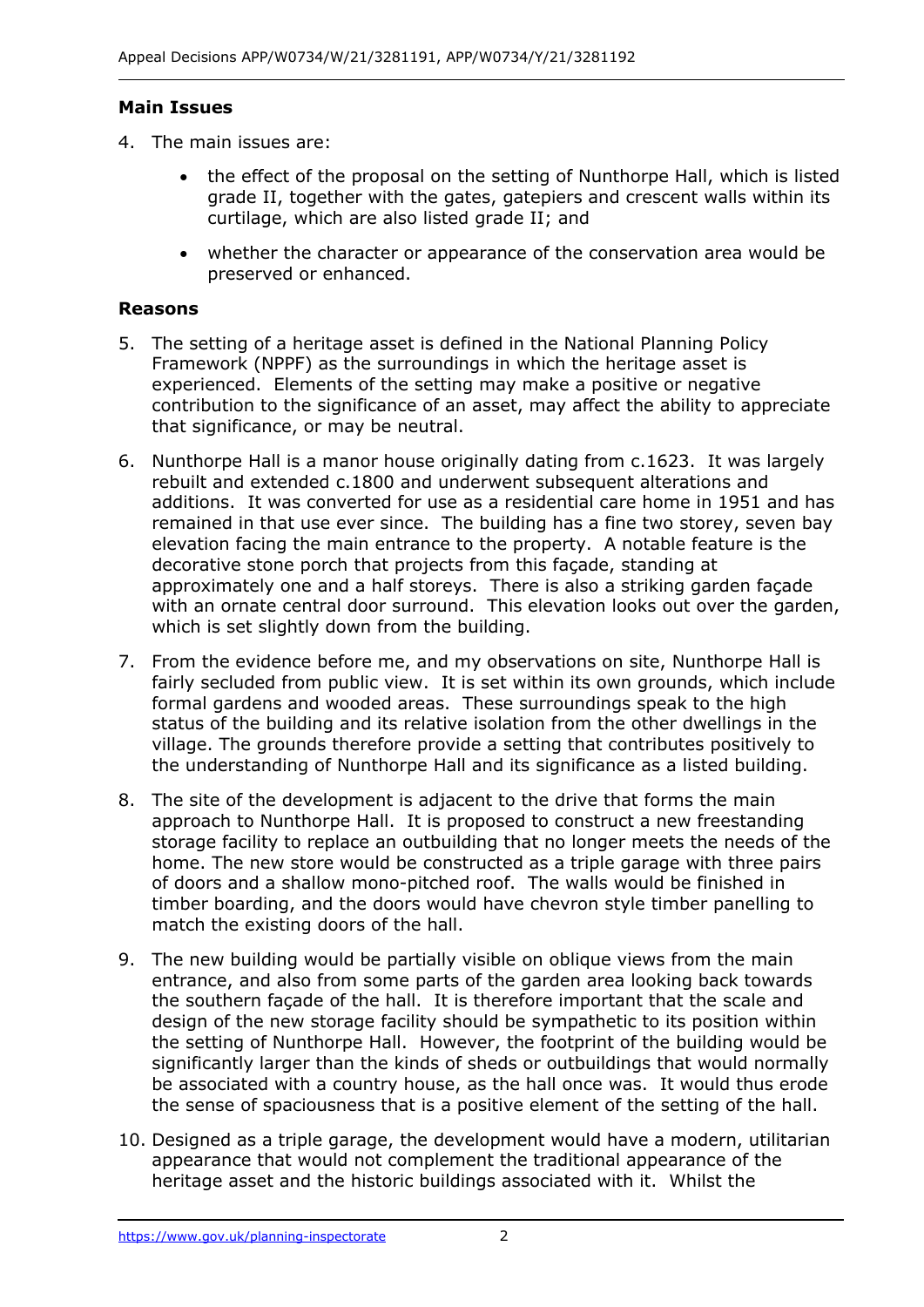proposed timber finish would not be out of place in this location, it would not mitigate the excessive size and non-traditional form of the building.

- 11. Although the impact of the building would be somewhat screened by vegetation, this could not always be relied upon as the planting could be removed. In addition, grasscrete would be installed leading from the existing drive to a sizeable area in front of the development. This would serve to formalise a currently unobtrusive area, and draw greater attention to the proposed new building, taking away from the impressiveness of the main approach to Nunthorpe Hall.
- 12. Drawing these factors together, I conclude that the proposed development would unacceptably harm the setting of the listed building. Accordingly, conflict arises with the overarching statutory duty as set out in the Planning (Listed Buildings and Conservation Areas) Act 1990, which must be given considerable importance and weight, and with the NPPF. In addition, the scheme would fail to comply with Policy CS4 of the Middlesbrough Local Development Plan Framework – Core Strategy (CS), insofar as it seeks to protect and enhance the historic heritage, and CS Policy CS5, which amongst other things, seeks to safeguard buildings identified as being of special historic or architectural interest.
- 13. Although serious, the harm to the heritage asset in this case would be less than substantial, within the meaning of the term in paragraph 199 of the NPPF. Paragraph 200 states that any harm to, or loss of, the significance of a designated heritage asset should require clear and convincing justification. Paragraph 202 requires that, where a proposal would lead to less than substantial harm, the harm should be weighed against the public benefits of the proposal.
- 14. The appellant contends that the new building would be essential for the safe and efficient operation of the care home. This need is based on growing demand for large and small equipment, including heavy lifting apparatus, in response to increasing care demands. Extra equipment has also been needed because of the ongoing coronavirus pandemic. He argues that the proposed design and location would be best suited to provide the required storage.
- 15. I acknowledge this need, and I agree with the Council's position that, in principle, a suitably designed new storage building could be located in this area of the grounds. I note that the appellant has discounted any other location within the grounds in favour of the appeal site. Therefore, there is a possibility that a suitable alternative scheme could be arrived at that would serve the needs of the home and also preserve the setting of the listed building. That being the case, a grant of permission for the appeal scheme could not be justified.
- 16. It is not inevitable that a more historically accurate design would end up as a pastiche. It is certainly the case that contemporary design can often work very well within historic contexts. However, for the reasons above, the appeal scheme would not achieve that aim in this particular case.
- 17. I note that the existing storage shed would be removed. Although this building is closer to the boundary of the site, and more readily visible from outside, it is substantially smaller than the proposed new store. Due to its small size, marginal location and more traditional form, it does not notably impinge on the